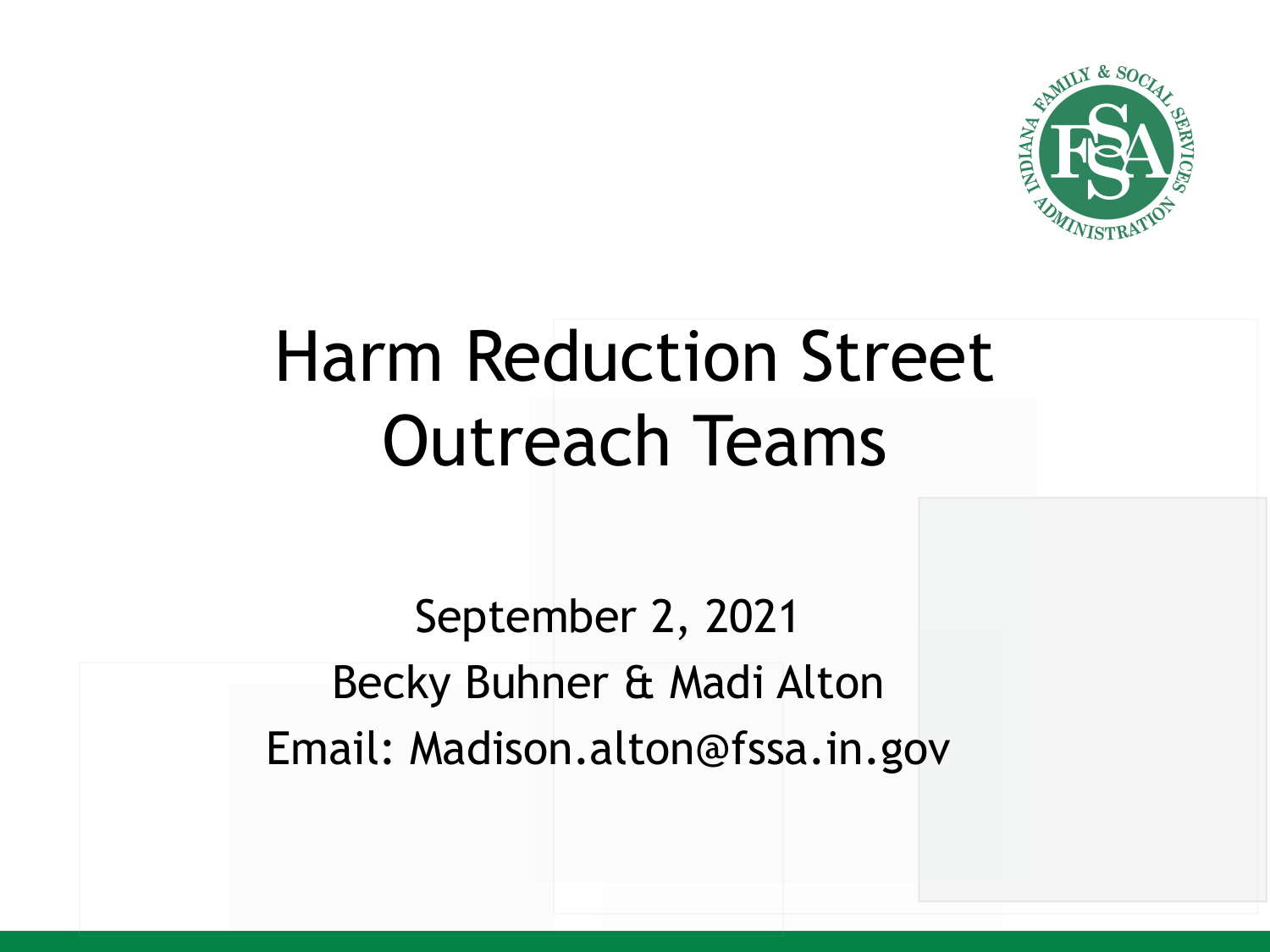## Timeline

#### • Updated Timeline

- 
- 
- 
- 
- *September 23, 2021* Award Notification
- 
- 



• *August 23, 2021* RFF sent to potential applicants • *September 1, 2021* RFF questions due • *September 9, 2021* RFF answers due back • *September 16, 2021* **Proposals/applications due in** *October 1, 2021* Contracts Finalized **November 1, 2021** Contract effective date

#### • Funding period

– November 1, 2021 – September 30, 2023 (24 months)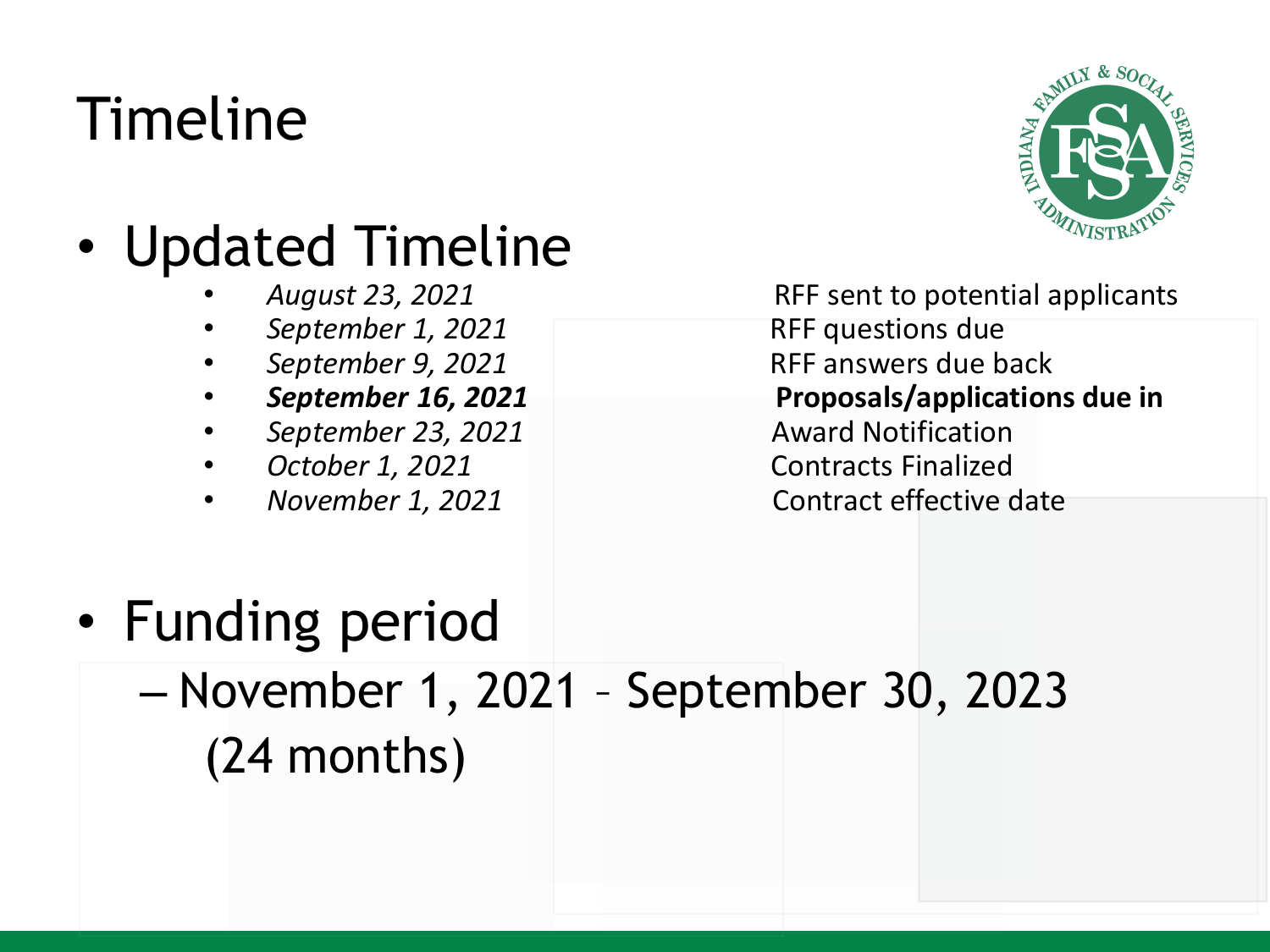#### Base Requirements



- Lead Agency…
- Training, evaluation & data collection
- Harm Reduction Kits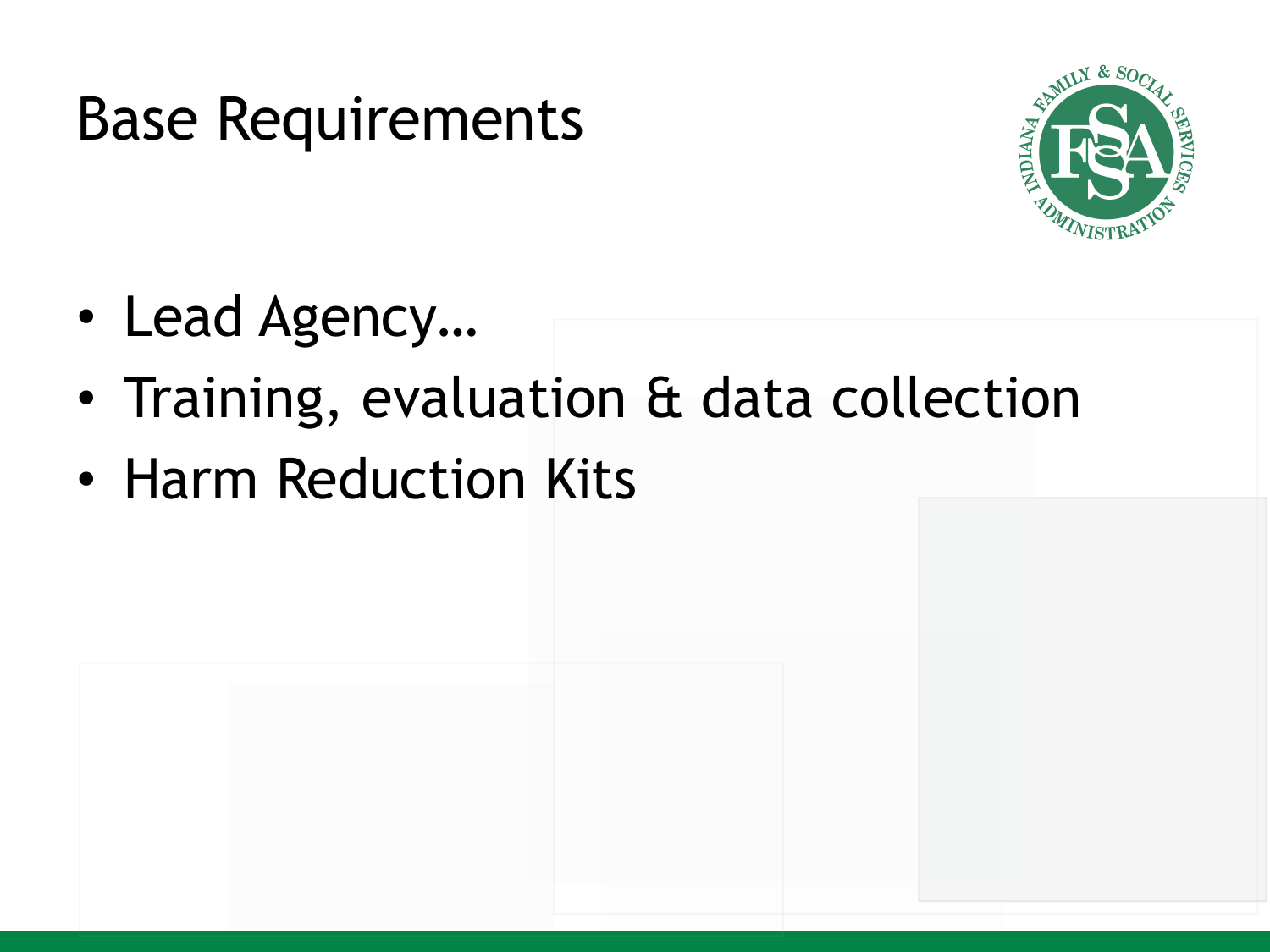## Additional Requirements



- Staffing must have current knowledge of where individuals are using illicit substances
	- 2 Outreach Workers
	- 1 Supervisor
- Community connection
	- Interest in BIPOC/traditionally underserved populations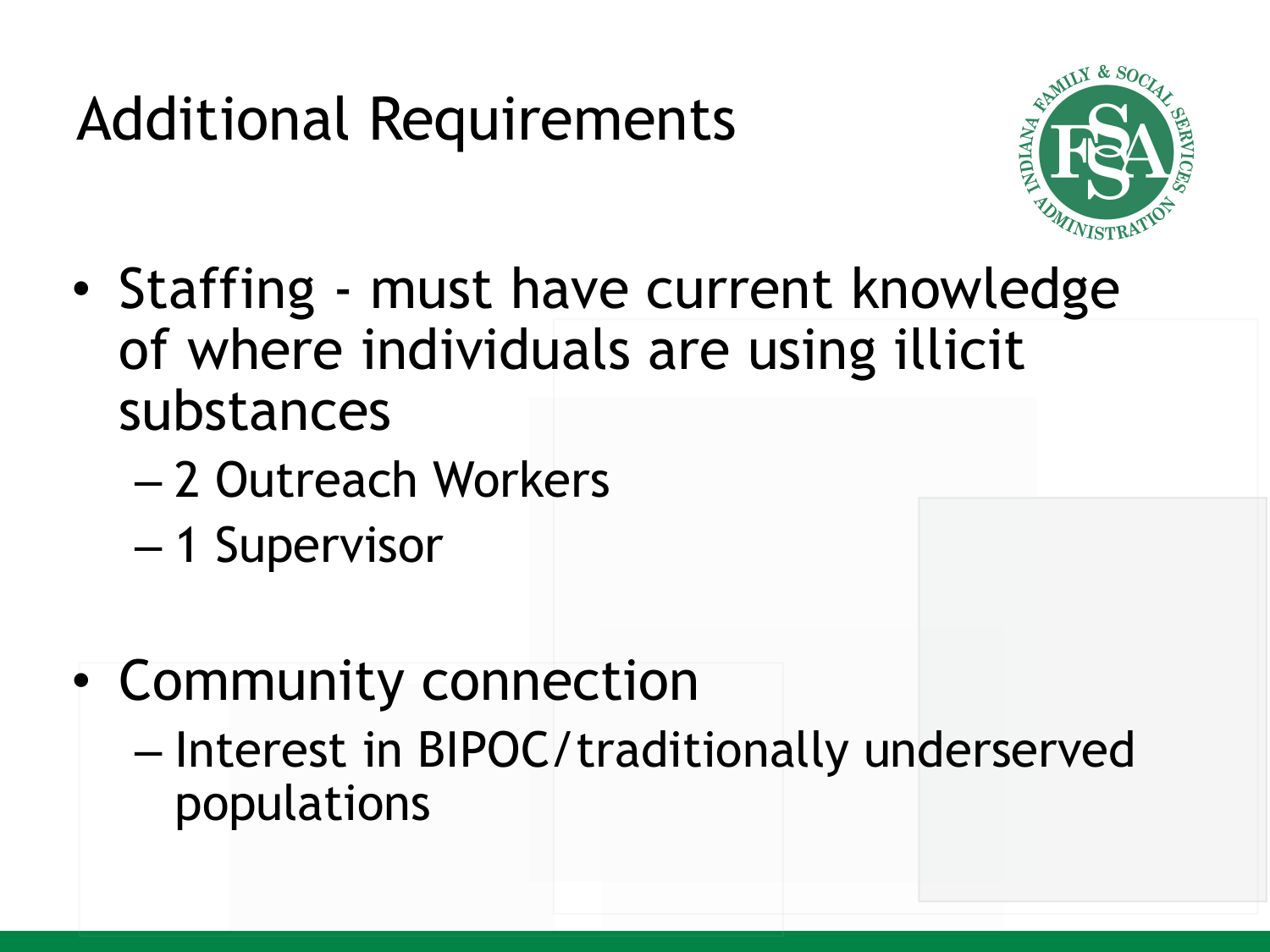## Budget



#### • Staff time

- Maximum 10 hours/week per team
- Weekly Self Care
- Daily supervision
- Evaluation & data collection time
- Harm Reduction Kits
	- At a minimum: Naloxone, pamphlets on local resources, sterile water
	- Federal funds may NOT be used to purchase syringes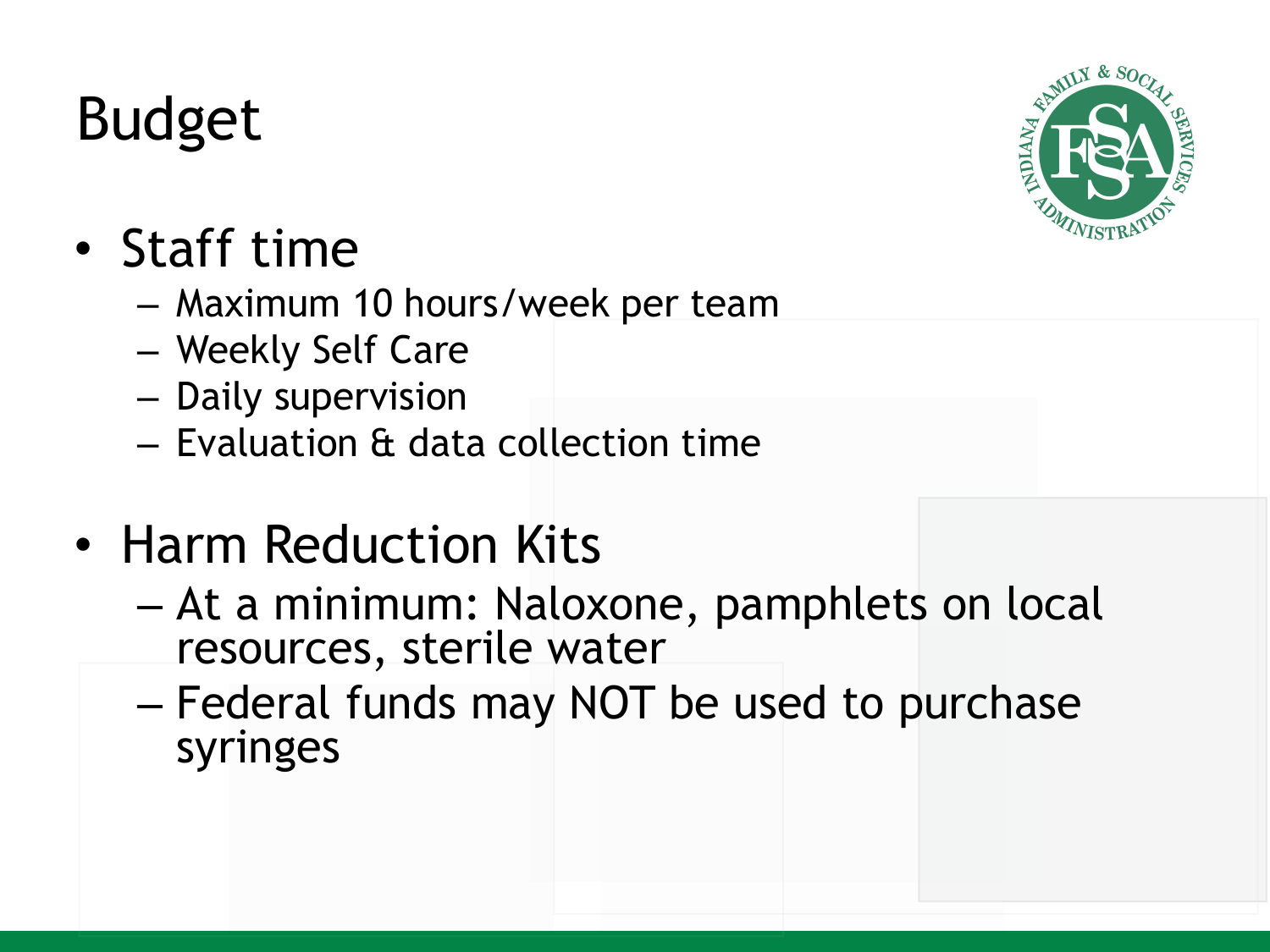### Data (Extent of Need)



- Organization-level
	- Naloxone deployment
	- Individuals served
- Local/County-level
	- Next Level Recovery: <https://www.in.gov/recovery/data/>
- State-level
	- SAMHSA:

[https://www.samhsa.gov/data/report/behavioral-health-](https://www.samhsa.gov/data/report/behavioral-health-barometer-indiana-volume-6)<br>barometer-indiana-volume-6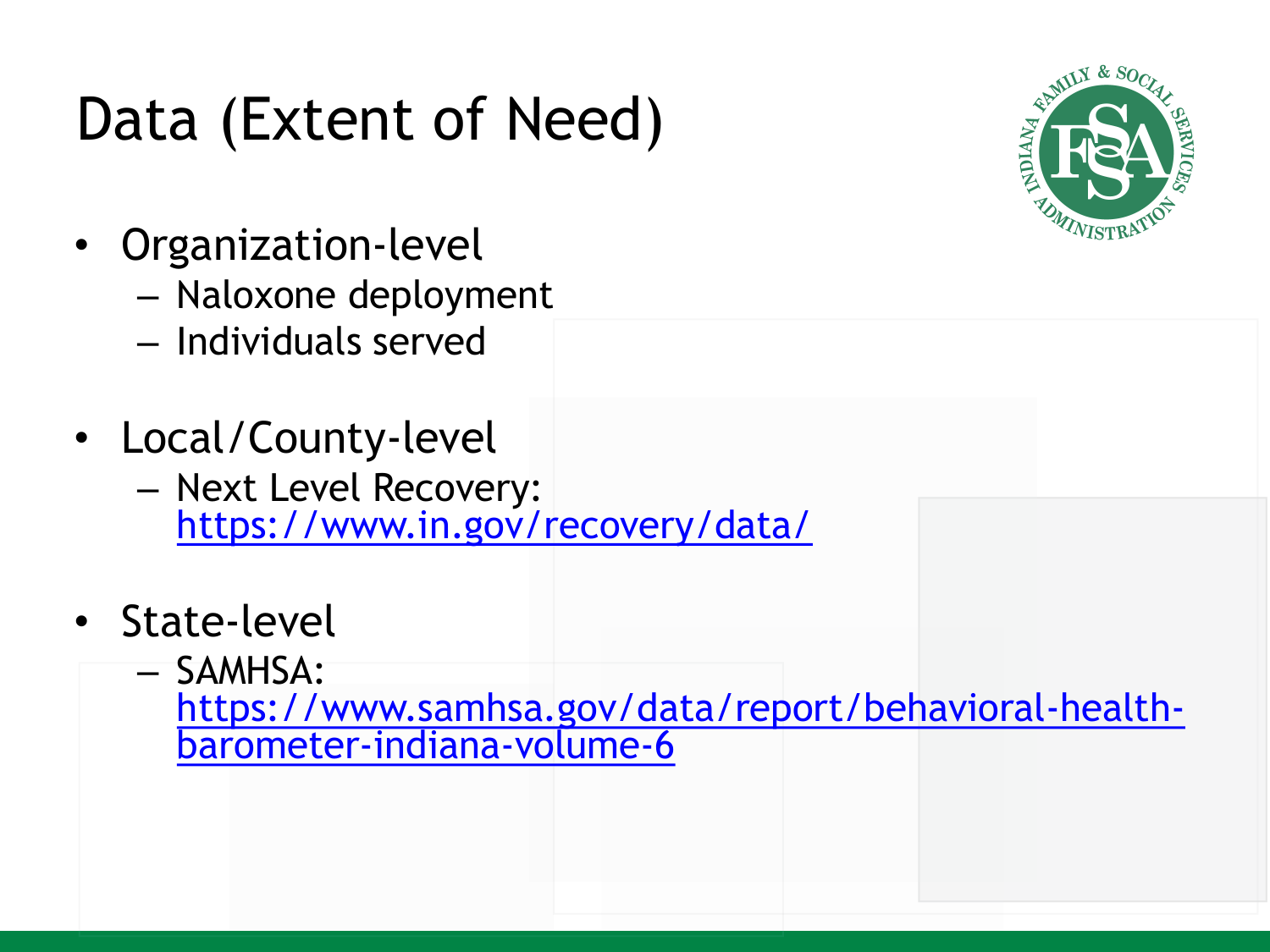### Data (Project-related)



- Required to collect:
	- Zip code
	- Number of harm reduction kits handed out
	- Number of individuals where contact is made
	- Number of individuals referred to additional services
	- Any instances where an adverse event occurs resulting in a call for immediate assistance or help (i.e. mobile response team, fire or law enforcement, etc.)